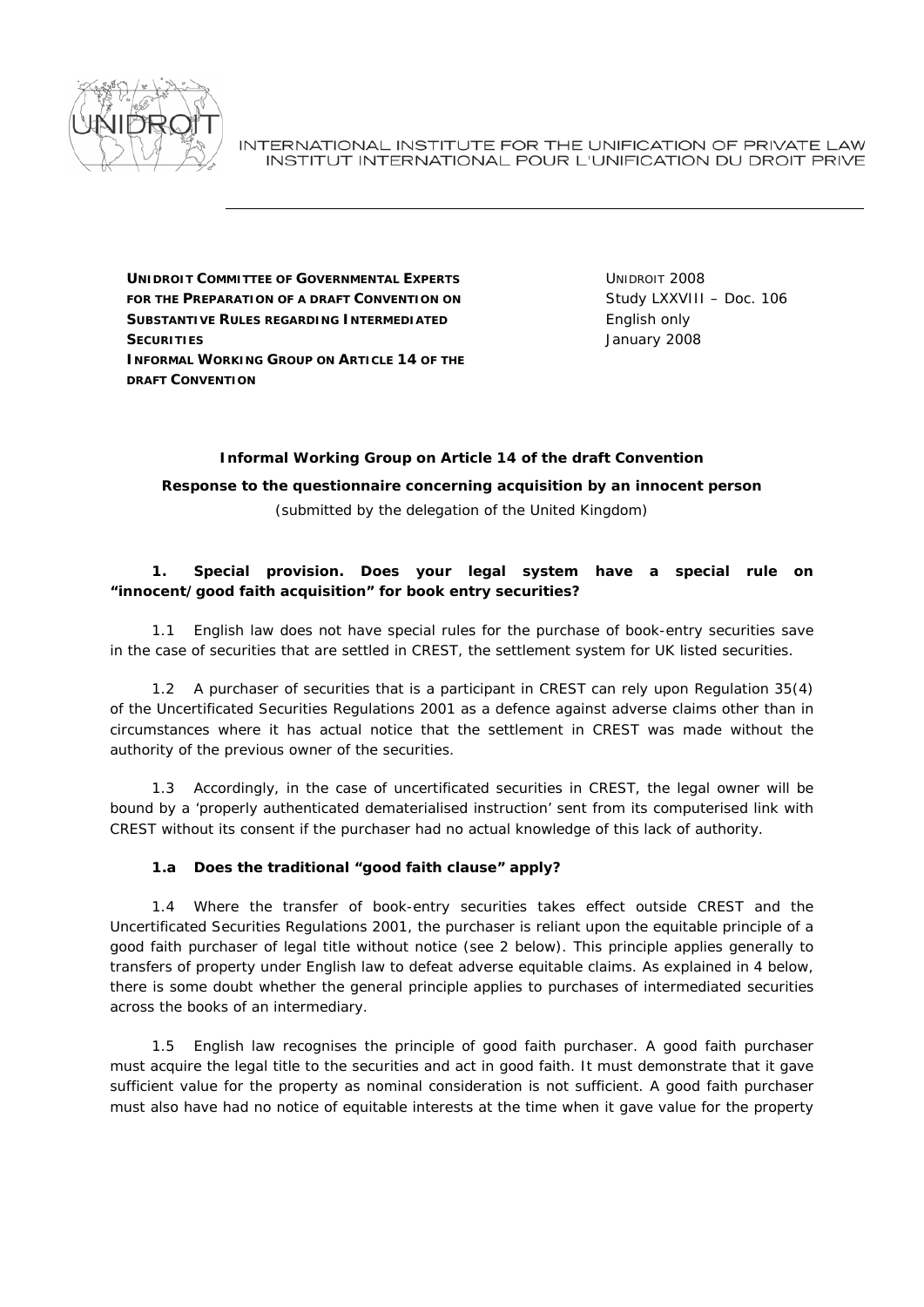and when it was transferred to him. There is conflicting authority as to whether the burden is on the defendant to demonstrate that it gave value and had no notice or on the plaintiff to show that the test is not satisfied. A number of academics have written in favour of the authorities that impose the burden on the defendant.

# *1.b Standard of Care: Test of Notice*

 1.6 Under Section 199 of the Law of Property Act 1925 a purchaser is not prejudicially affected by notice of any instrument, matter, fact or thing, unless it has:

(1) *actual notice*: where the equitable interest is within his own notice;

 (2) *constructive notice*: where the equitable interest would have come to his own knowledge if he had made proper inquiries; and

 (3) *imputed notice*: where his agent has actual or constructive notice of the equitable interest in the course of the same transaction.

 1.7 Under the Law of Property Act 1925, a purchaser has constructive notice of matters that would have come to his knowledge if such inquiries had been made as ought reasonably to have been made by him.

### *Constructive notice in commercial transactions*

 1.8 The law has developed a significant distinction in relation to constructive notice between transactions involving land and other transactions. For property other than land, the purchaser is under no duty to make inquiries as to title in the absence of suspicious circumstances since "the courts are most reluctant to import a duty of inquiry as to title which would restrict the flow of commerce."

 1.9 Thus, the Court of Appeal in *Polly Peck (No 2)* held that, in the context of commercial transactions not involving land, a purchaser will not have constructive notice unless suspicious circumstances existed but he deliberately or recklessly failed to make the inquiries that an honest and reasonable man would have made.

# *2. Case law on good faith purchase of intermediated securities*

 2.1 The application of the doctrine of constructive notice to securities transactions was considered in *Macmillan Inc.v Bishopsgate Trust (No 3).<sup>1</sup>* At first instance, Millet J cited Lord Browne-Wilkinson's formulation of the doctrine of constructive notice in *Barclays Bank plc v O'Brien<sup>2</sup>* as being of general application. In that case Lord Browne-Wilkinson said:

…if the party asserting that he takes free of the earlier rights of another knows of certain facts which put him on inquiry as to the possible existence of the rights of that other and he fails to make such inquiry or take such steps as are reasonable to verify whether such earlier right does or does not exist, he will have constructive notice of the earlier right and take subject to it.<sup>3</sup>

-

<sup>1</sup> [1995] 1 WLR 978.

<sup>2</sup> [1994] 1 AC 180.

<sup>3</sup> [1994] 1 AC 180 at pp 195-196.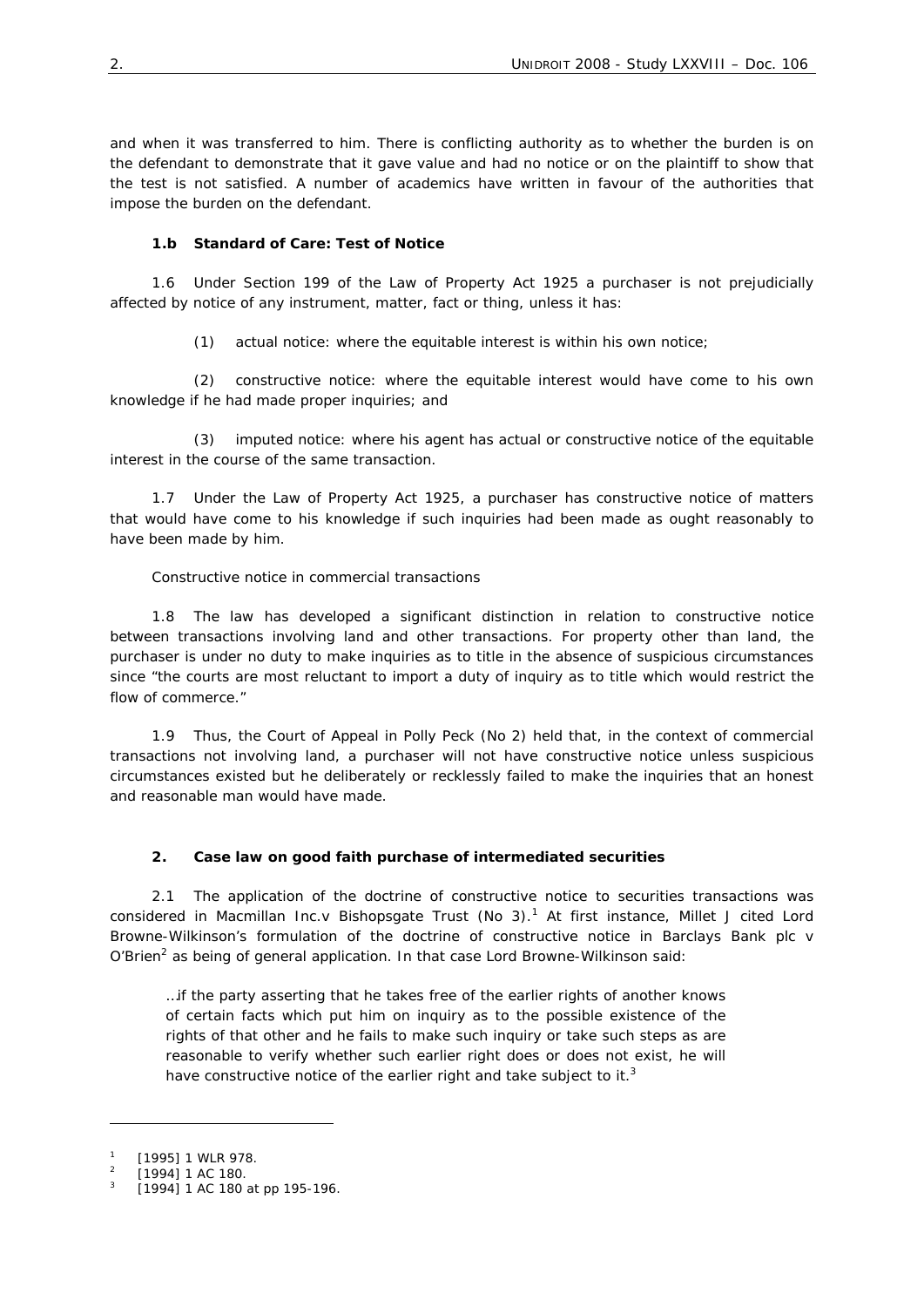2.2 The test requires a purchaser under English law to investigate if it has knowledge of facts putting it on inquiry. In the absence of such facts there would appear to be no duty to investigate. In this respect English law is consistent with the Convention. However, according to *O'Brien* facts need only give rise to the *possible* existence of an earlier right rather than a *significant probability* in the case of the Convention test. Furthermore, once put on notice, the decision in *O'Brien* requires the purchaser to take such steps as are reasonable to verify whereas under the Convention the purchaser need do nothing provided it does not deliberately avoid information that would establish that the existence of an adverse claim.

 2.3 The application of the constructive notice test laid down in *O'Brien* has since been limited by the House of Lords decision in *Royal Bank of Scotland v Etridge (No 2)* to a narrow class of cases involving suretyship.<sup>4</sup> Accordingly, there is no clear case-law authority upon which a court would rely in establishing the test of constructive notice for book-entry securities.

 2.4 The UK Law Commission has speculated that the English courts would take a narrower view of constructive notice than that established in *O'Brien* when applying it to the settlement of securities across the books of a financial intermediary. That said, while this narrower view may bring it closer to the test currently formulated in the Convention, the Law Commission has acknowledged that removing any obligation to investigate suspicious facts and attributing constructive notice only to purchasers that deliberately avoid information is probably a step beyond where the English courts have reached to date.

### *3. Other issues*

### *Uncertainty as to the availability of the good faith purchaser defence for intermediated securities*

 3.1 The good faith purchaser rule under English law protects a person who in good faith acquires legal title without notice of any prior equitable interests in the property.

 3.2 Under English law, intermediaries typically hold securities for their clients by way of an express trust. A trust involves the separation of legal and equitable title. Accordingly, if an intermediary holds title to the securities directly from the issuer on trust for its client, it follows that the client's interest in the underlying securities will be equitable in nature. If, as may often be the case, the securities are held through a chain of intermediaries, the highest tier intermediary will hold the legal title to the underlying securities with the intermediary directly below it holding an equitable interest in them. The conclusion generally drawn from this analysis is that each lower tier intermediary will hold its equitable interest as sub-trustee on sub-trust for the intermediary below it and so on down to the investor at the bottom of the chain. Consequently, the bundle of rights and interests held by the investor (and by each lower tier intermediary) represent *equitable* rights and interests that are derived through a series of sub-trusts from the underlying securities.

 3.3 As intermediated securities are equitable in nature, the transfer of indirectly held securities made by way of a credit and debit on the books of an intermediary will necessarily constitute a disposition of an equitable interest. No *legal* title in relation to an acquisition of intermediated securities will pass unless the underlying securities are also delivered to, or reregistered in the name of, the purchaser (or an intermediary through whom the purchaser holds its investment).

 $\overline{a}$ 

<sup>4</sup> See also Chitty on Contracts (29<sup>th</sup> ed) 7-096.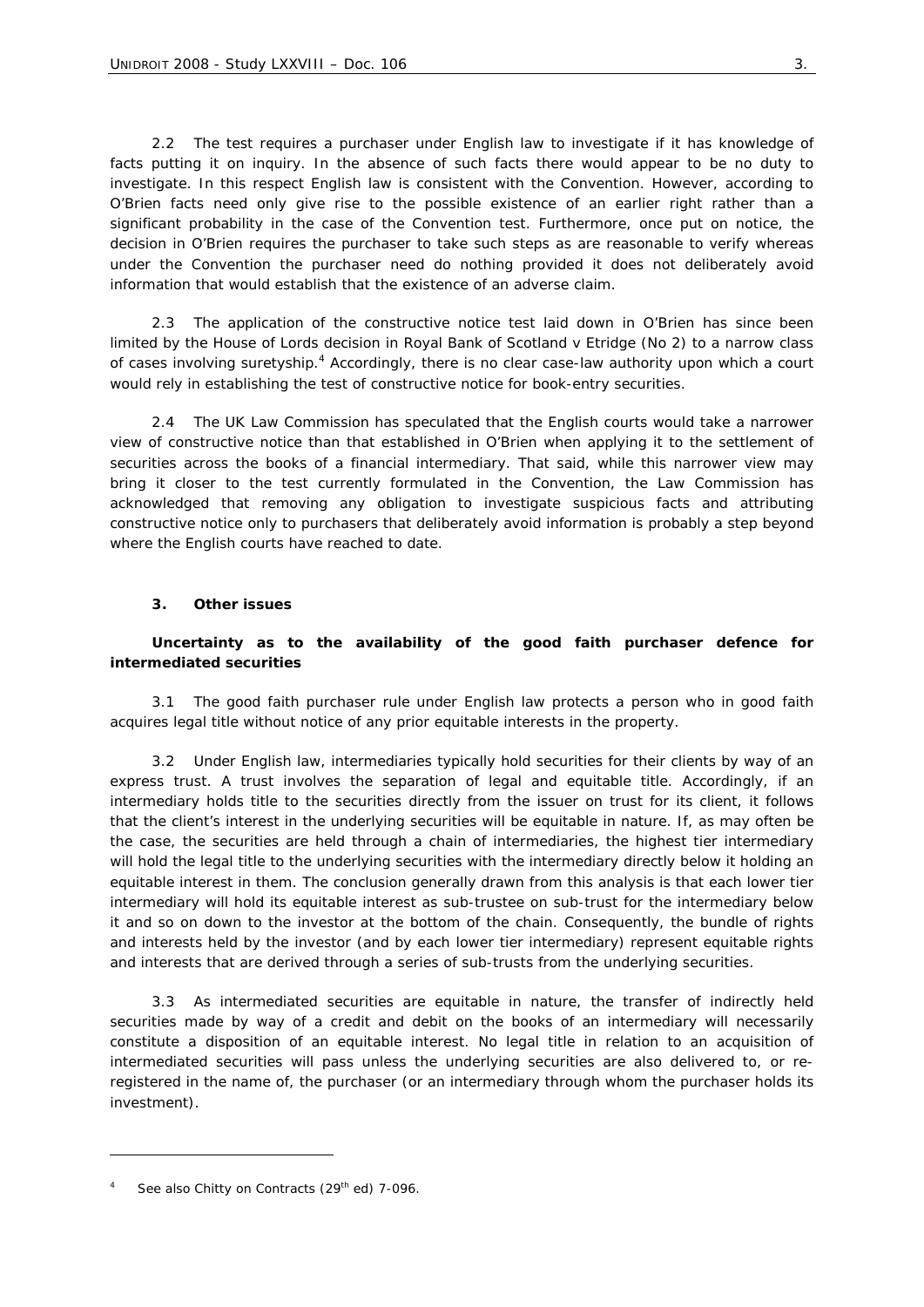3.4 Accordingly, unless a purchaser of intermediated securities separately acquires some *legal* right or advantage (and not simply an *equitable* right), there is a degree of uncertainty as to whether a court would find that the good faith purchaser rule applies. If it did not apply, the law would instead determine the competing equitable claims of the vested interest and the purchaser in accordance with equitable priority rules. The general equitable rule states that priority goes to the claimant with the better equity. Where the equities are otherwise equal, the first in time prevails and therefore the original owner takes precedence over the subsequent purchaser.

 3.5 Incorporating the UNIDROIT Convention (as currently drafted) into English law would remove this uncertainty by granting purchasers of intermediated securities a level of protection that closely matches that of purchasers of directly held securities under English law.

### *4. On Article 14 of the Convention*

#### *4.a Do you agree with the description of Article 14 of the draft Convention***?** Yes.

#### *4.b Do you have any problems with the current text of the provision?*

 4.1 We would like to point out two related issues of uncertainty that do not appear to have been addressed by the current formulation of the innocent purchaser test or by the proposed alternatives.

#### *Uncertainty as to meaning of an 'organisation'*

 4.2 Understandably, the level of knowledge necessary to prevent an account holder from relying on the Convention defence is the same whether the account holder is an individual or an organisation. If the account holder is an organisation, the question arises as to the appropriate point in time at which the organisation should be treated as being aware of a fact. The Convention states that in the case of organisations, knowledge is attributed to it "from the time when the interest or fact is or ought reasonably to have been brought to the attention of the individual responsible for the matter to which the interest or fact is relevant". The time of knowledge is important in determining the availability of the defence as an organisation or individual can still rely on the defence if it only became aware of the fact or interest after the time that the securities are credited.

 4.3 The formulation of this rule for an organisation raises two connected issues. The first concerns the meaning of the term 'organisation'. The lack of a definition in the Convention makes it unclear how widely the term should be construed. For example, should it cover organisations that are not corporate entities or which lack legal personality (such as partnerships)? In addition, should the term cover separate legal entities within a corporate group?

 4.4. The need for a clear and consistent approach to attributing knowledge to an organisation is desirable as it is commonplace in the securities industry for large institutions to operate from a single location, in relation to the global activity of numerous subsidiaries acting as nominees. Even if the nominee subsidiaries into whose accounts the securities are credited have employees or active managements they are quite likely to have no knowledge of the underlying transaction and of any potential violation of a third party's claim. However, fairness suggests that where relevant knowledge is obtained by the legal entity within the group managing a trade, it ought reasonably to be attributed to the nominee account holder within the corporate group in whose name the securities are credited.